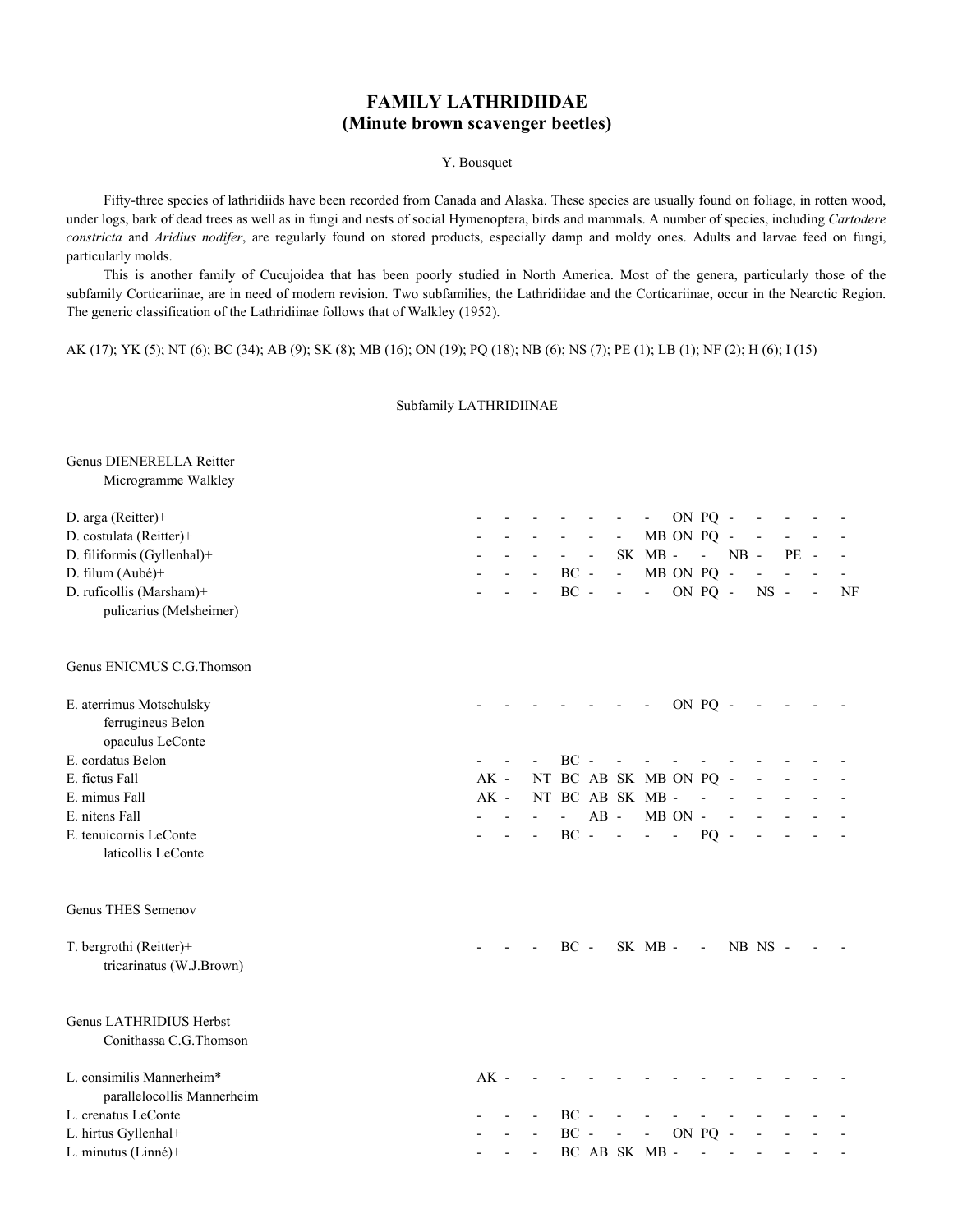| porcatus Herbst<br>reflexus LeConte<br>L. nigritus (Fall)<br>L. protensicollis Mannerheim<br>quadricollis Mannerheim<br>sobrinus Mannerheim<br>suspectus (Fall) |                         | $AK -$ |                                           | $\Delta \sim 10^{-11}$      | $BC -$     | $BC - -$                                                                    |                        | $\sim 100$          |            |            |           |        |              |    |
|-----------------------------------------------------------------------------------------------------------------------------------------------------------------|-------------------------|--------|-------------------------------------------|-----------------------------|------------|-----------------------------------------------------------------------------|------------------------|---------------------|------------|------------|-----------|--------|--------------|----|
| Genus STEPHOSTETHUS LeConte                                                                                                                                     |                         |        |                                           |                             |            |                                                                             |                        |                     |            |            |           |        |              |    |
| S. breviclavis (Fall)                                                                                                                                           |                         |        |                                           | - - - - - - - ON PQ NB NS - |            |                                                                             |                        |                     |            |            |           |        |              |    |
| S. cinnamopterus (Mannerheim)                                                                                                                                   |                         |        |                                           | $AK - - BC - - -$           |            |                                                                             |                        | $\Delta \sim 10^4$  | $\sim$     |            |           |        |              |    |
| S. costicollis (LeConte)<br>armatulus (Fall)                                                                                                                    |                         |        | $AK -$                                    | $\omega_{\rm{max}}$         | $\rm BC$ - |                                                                             |                        |                     |            |            |           |        |              |    |
| S. lardarius (DeGeer)+<br>S. liratus (LeConte)                                                                                                                  |                         | $AK -$ |                                           |                             |            |                                                                             | - BC AB SK MB ON PQ -  |                     |            |            | $NS -$    |        |              | NF |
| carinifer (Fall)                                                                                                                                                |                         |        |                                           |                             |            |                                                                             |                        |                     |            |            |           |        |              |    |
| trilobatus (Motschulsky)                                                                                                                                        |                         |        |                                           |                             |            |                                                                             |                        |                     |            |            |           |        |              |    |
| S. montanus (Fall)<br>laevior (W.J.Brown)                                                                                                                       |                         |        |                                           | AK YK NT BC - - MB -        |            |                                                                             |                        |                     | $PQ -$     |            |           |        |              |    |
| Genus ADISTEMIA Fall                                                                                                                                            |                         |        |                                           |                             |            |                                                                             |                        |                     |            |            |           |        |              |    |
| A. watsoni (Wollaston)+                                                                                                                                         |                         |        |                                           |                             |            |                                                                             |                        | ON -                |            |            |           |        |              |    |
| Genus CARTODERE C.G.Thomson<br>Coninomus C.G.Thomson                                                                                                            |                         |        |                                           |                             |            |                                                                             |                        |                     |            |            |           |        |              |    |
| C. constricta (Gyllenhal)+<br>sculptilis (LeConte)                                                                                                              |                         |        |                                           |                             |            |                                                                             | BC AB SK MB ON PQ NB - |                     |            |            |           |        |              |    |
| Genus ARIDIUS Motschulsky                                                                                                                                       |                         |        |                                           |                             |            |                                                                             |                        |                     |            |            |           |        |              |    |
| A. nodifer (Westwood)+                                                                                                                                          |                         |        |                                           |                             |            | $BC - -$                                                                    |                        |                     | MB ON PQ - |            | <b>NS</b> |        |              |    |
|                                                                                                                                                                 | Subfamily CORTICARIINAE |        |                                           |                             |            |                                                                             |                        |                     |            |            |           |        |              |    |
| Genus CORTICARIA Marsham                                                                                                                                        |                         |        |                                           |                             |            |                                                                             |                        |                     |            |            |           |        |              |    |
| C. canaliculata Mannerheim                                                                                                                                      |                         | $AK -$ |                                           |                             |            |                                                                             |                        |                     |            |            |           |        |              |    |
| C. columbica Fall                                                                                                                                               |                         |        | $\omega_{\rm{max}}$ , $\omega_{\rm{max}}$ |                             |            |                                                                             | - $BC - - - - - - - -$ |                     |            |            |           |        |              |    |
| C. dentigera LeConte                                                                                                                                            |                         |        |                                           | $\omega_{\rm{eff}}=2.0$     |            |                                                                             | $BC - - - - - - - -$   |                     |            |            |           |        |              |    |
| C. dentiventris Poppius*                                                                                                                                        |                         |        |                                           | AK YK -                     |            | $\omega_{\rm{eff}}$ , $\omega_{\rm{eff}}$ , $\omega_{\rm{eff}}$<br>$BC - -$ | $\omega_{\rm{max}}$    | $\omega_{\rm{max}}$ |            |            |           |        |              |    |
| C. fenestralis (Linné)*<br>deleta Mannerheim                                                                                                                    |                         |        |                                           | $AK - -$                    |            |                                                                             | $\blacksquare$         | $\sim$              |            |            |           |        |              |    |
| denticulata Kirby                                                                                                                                               |                         |        |                                           |                             |            |                                                                             |                        |                     |            |            |           |        |              |    |
| kirbyi LeConte                                                                                                                                                  |                         |        |                                           |                             |            |                                                                             |                        |                     |            |            |           |        |              |    |
| obtusa LeConte                                                                                                                                                  |                         |        |                                           |                             |            |                                                                             |                        |                     |            |            |           |        |              |    |
| rugulosa LeConte                                                                                                                                                |                         |        |                                           |                             |            |                                                                             |                        |                     |            |            |           |        |              |    |
| C. ferruginea Marsham*                                                                                                                                          |                         | $AK -$ |                                           |                             |            | $NT - - -$                                                                  | $MB -$                 |                     |            | $PQ - -$   |           | $\sim$ | $LB -$       |    |
| C. linearis (Paykull)*                                                                                                                                          |                         | $AK -$ |                                           |                             |            | $NT - - -$                                                                  | $MB -$                 |                     |            | $PQ - - -$ |           |        | $\sim$ $  -$ |    |